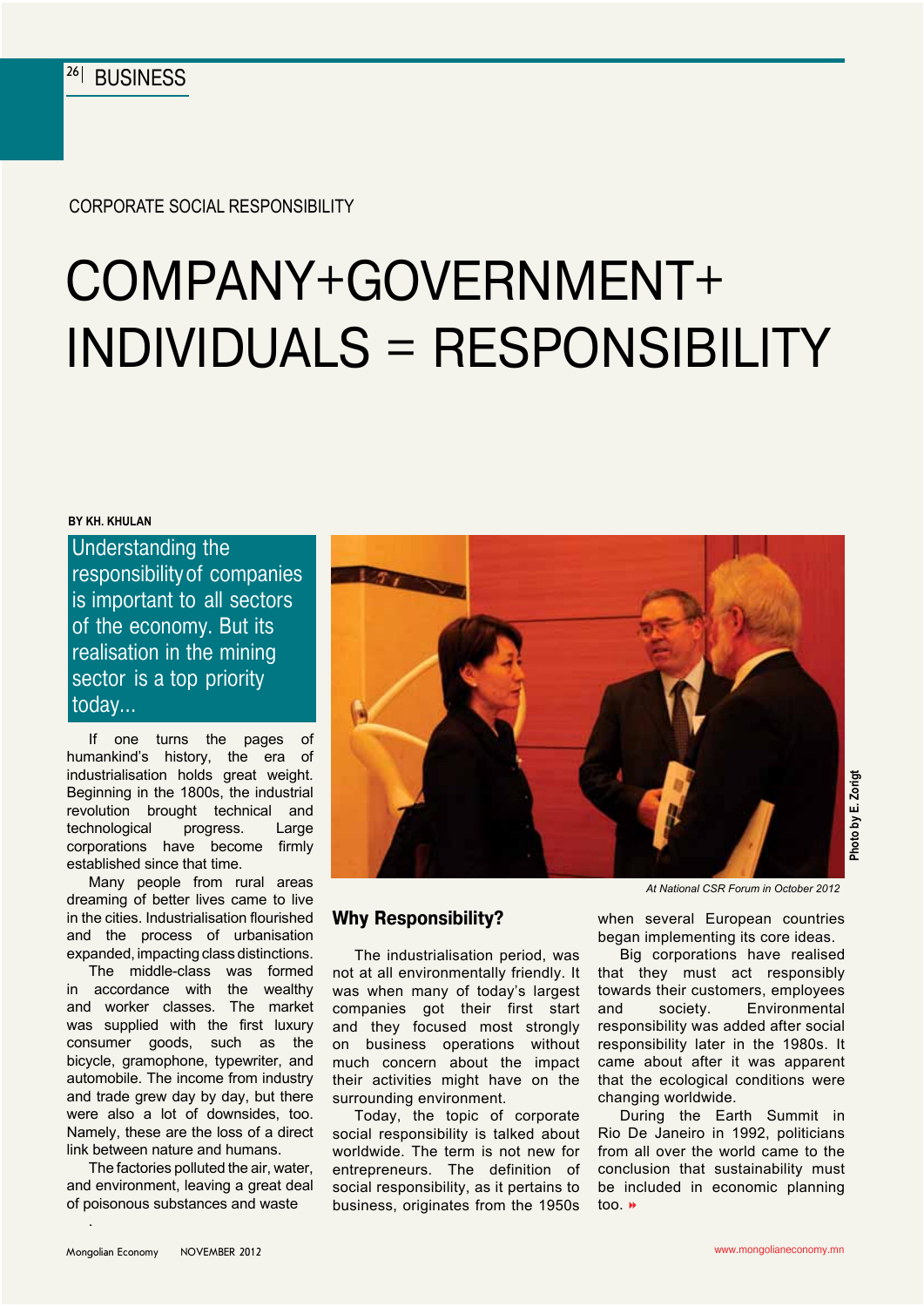

#### New Expectations of Business



#### **A National CSR Forum**

Corporate social responsibility is not a brand new topic to Mongolia either. Mongolia's private sector has passed the initial phase and is now working from the next level, said G. Kherlen, vice director of the Financial Regulatory Committee at the Corporate Social Responsibility (CSR) Forum. The event, presented by German development agency GIZ's programme Intergrated Mineral Resource Initiative (IMRI), opened with remarks from S. Oyun, the minister of nature, environment and green development, and Peter Schaller, German ambassador to Mongolia.

The forum included discussion of the International Standards Organisation's (ISO) 26000 regulations, the benefits of activity reporting, and project development in various aspects of industry, society and the environment.

Oyun explained the significance of upgrading standards of methods and technology. She said the creation of inclusive green growth is essential, which the government has acknowledged with the creation of a ministry dedicated to green development. Prime Minister Norov Altankhuyag will lead the Sustainability Committee while paying particular attention to the

Benefits of CSR Reporting



*Source: Rolf Dietmar's presentation "Benefits of CSR reporting", 2012* development of economic growth as well as the issues concerning the environment and society, she said.

This ideal is related to companies of all sizes and it is needed within sectors such as mining, construction, public transport, tourism, and processing factories, said D. Erdenebayar, head of the Sectoral Development Policy Coordination Department at the Ministry of Economics.

Though often overlooked, reporting on activities is no less important than any other aspect, according to Rolf Dietmar, director of the Sino-German Corporate Social Responsibility project.

"CSR reporting means informing about the progress a company has made on sustainable development to the public", said Dietmar in his presentation.

Most countries publish their reports voluntarily. Yet, interestingly, France and Sweden have made reporting mandatory since 2001 and 2008, respectively.

Another example comes from Mongolia's southern neighbour. Chinese companies had 32 CSR reports when the concept first started to take hold in the country compared with over 890 today, said Dietmar.

Ch. Nergui, head of the Policy Planning and Coordination Department at the Mongolian National Chamber of Commerce and Industry (MNCCI) noted that Mongolian companies tend to forget to issue these reports.

Understanding the responsibility of companies is important to all sectors of the economy. But its realisation in the mining sector is a top priority today. There is a great demand for the application of environmentally friendly technology.

The main message of the forum was that corporate responsibility brings more efficiency if the state, businesses and society can implement it together. The development of this concept has already started in Mongolia, and there is no way back in today's globalised world.